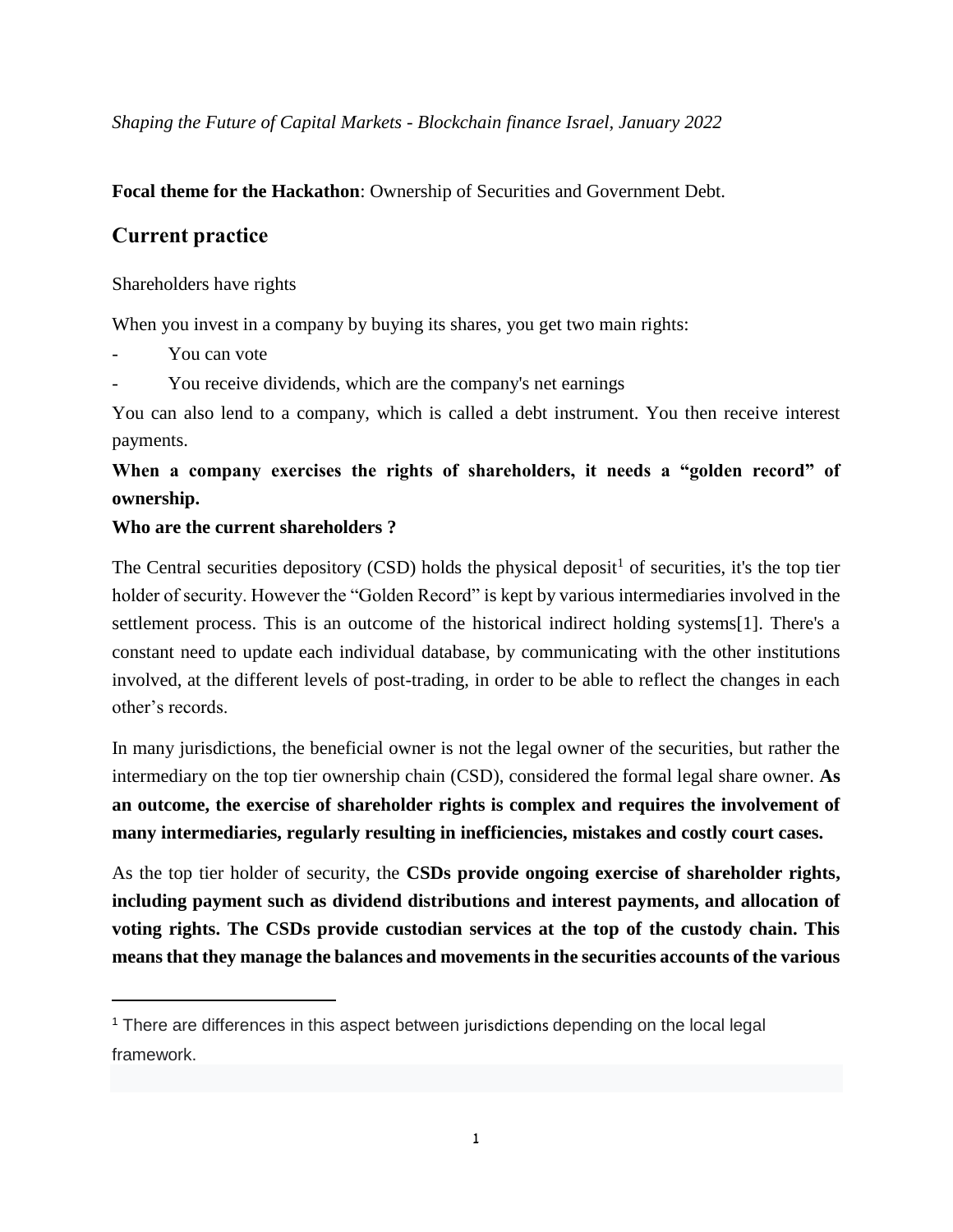**clearing members who, in turn, render additional services to the customers and brokers on behalf of whom they hold the securities in the CSDs.**

# **Note that custodian services are rendered and facilitated by CSDs through registration agents, clearing members and public corporate services companies.**

In Israel, corporate law recognizes the direct ownership of the end investor, but the ownership of the investors is determined by the internal ledger of the broker (member of the stock exchange) who holds securities on behalf of its clients in an omnibus account held in one tier above in the chain of ownership (member of the clearing house). For more information on securities clearing and settlement in Israel see Part E of The Committee for Promoting and Institutionalizing Digital Markets in Israel Report.

**In exercise of voting rights -** Generally, a clearing house will execute a global proxy that allows its account holders (other custodians such banks and brokers) to cast their votes in proportion to their total allocation. The custodians may then do the same thing for individual clients (moving down through the layers as necessary) and fragment these proxy rights even further. Having been granted this proxy, the beneficial holders can then use their votes as (and if) they wish, which triggers a process, at the end of which the voting results are sent to the firm.

This is not an instantaneous process, and the need to gather and transmit information back and forth between multiple parties presents a fundamental timing concern: how to assign and freeze voting rights in an ever-churning river of stock trades. In the time that it takes to send information and collect responses, the pool of beneficial owners can change significantly, and the process would need to begin anew.

Corporate laws finesse this problem by establishing a bright-line "record date" when franchise rights attach to current owners—even if these owners choose to sell their shares before the date of the actual vote. This gives the firm time to distribute information and process the votes, even as it weakens the incentives of some ex-shareholders which no longer own the shares to participate . A record date could be set 30 days before its annual shareholder meeting. If so, an investor who buys stock after this T-30 date cannot normally vote the late-purchased stock.

The same "snapshot" approach is taken with dividends, Interests or principal distributions: shareholders on the record date will eventually receive the payments, and the shares trade "exdividend" sometimes long before any checks are cut.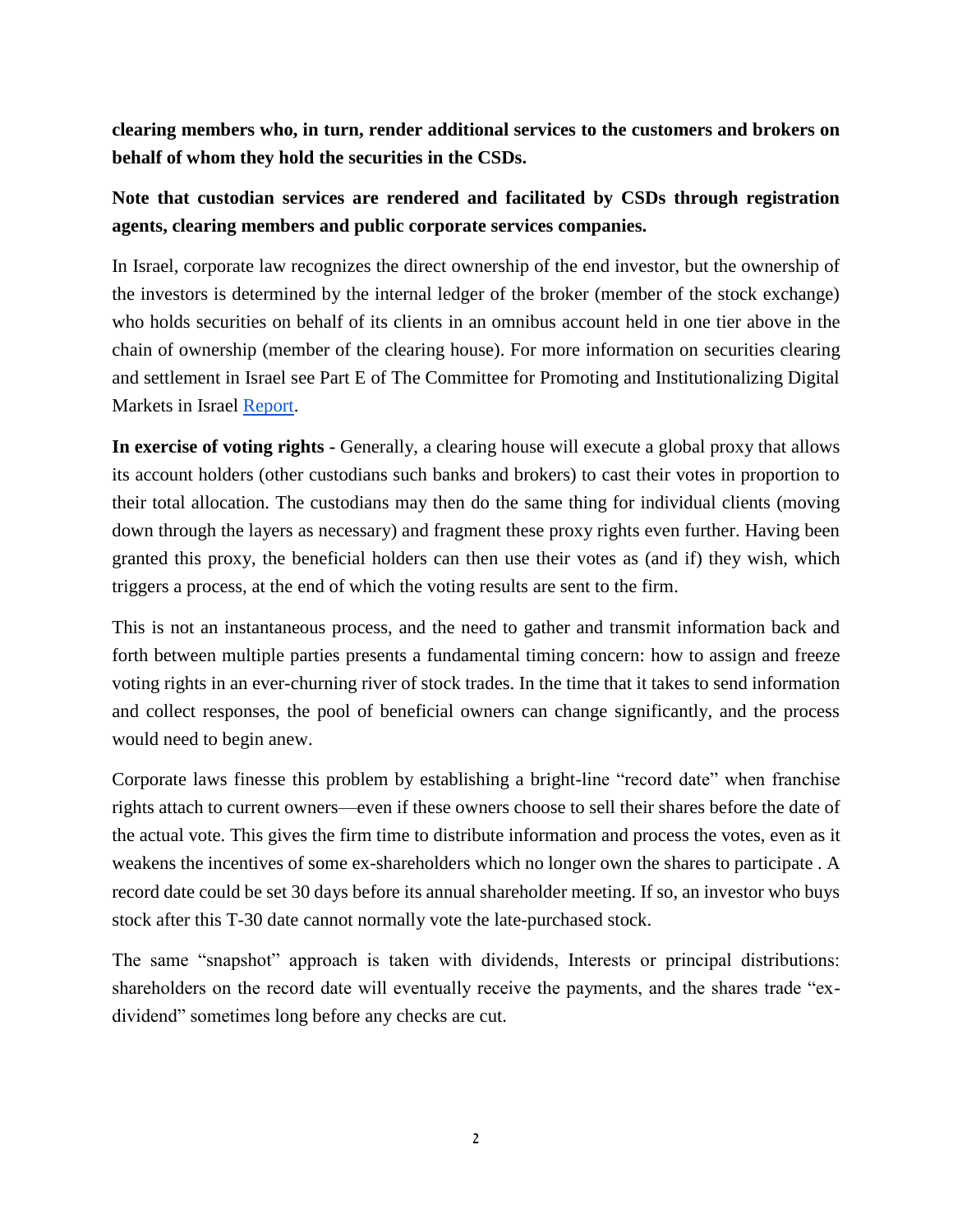Delays between the vesting of voting rights (on the record date) and the time of the actual vote (at the shareholder meeting) can create more serious concerns which are elaborated further in the suggested reading.

#### **The ISA's Internet Voting System**

In Israel the ISA has developed an information system that enables investors to vote online at company meetings in which they are eligible to vote. This system encourages shareholders, bondholders, owners of option warrants and participation units to exercise their voting rights in meetings and increase their involvement in the decision making process.





Begin of Process : Magna file: Immediate Report of Meeting - link

End of Process : Voting result report which is sent to the company by Yael system - Link

The Internet Voting System is a convenient, user-friendly, easily accessible channel that can be used around the clock. One of the main advantages of this channel is that the securities owner is not required to obtain or submit any proof of ownership obtained from a TASE member, because the system confirms ownership automatically.

As part of the Internet Voting System, the ISA launched the Yael system — a secure email system for ISA communications with companies and their authorized representatives. Authorized parties